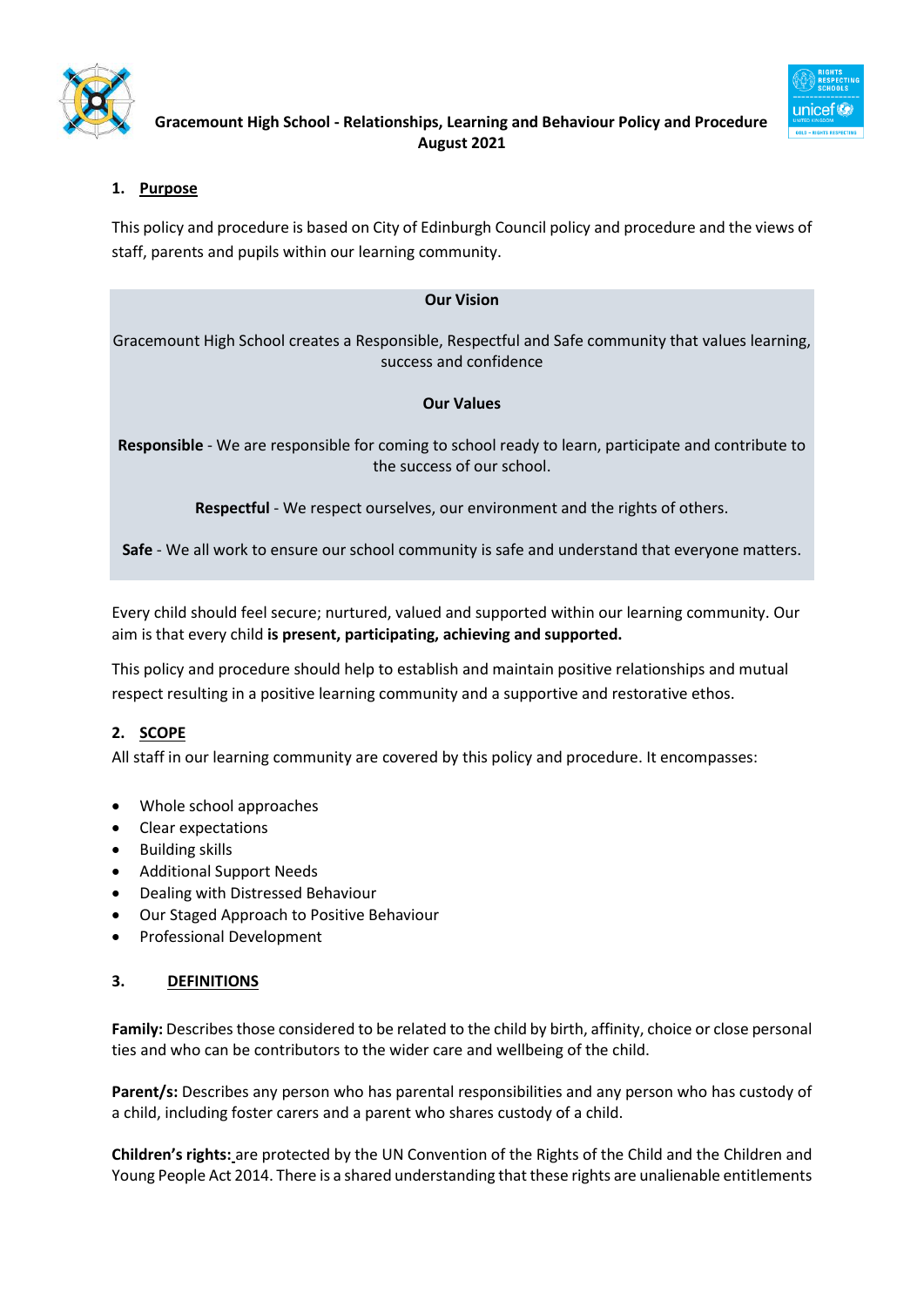which cannot be taken from children. These rights are not dependent on the child accepting certain responsibilities or on them feeling or behaving in a certain way. Children's rights will not be withdrawn as a consequence of behaviour.

At the time of writing this policy Gracemount High School is a Gold Award Rights Respecting School. The school will be reassessed during session 2020/21.

# **4. POLICY CONTENT**

Every child and young person has the right to a high-quality education. Positive relationships are fundamental to enable effective teaching and learning to take place. We have adopted the following key principles to create a caring, supportive, learning environment:

- an ethos that values positive, restorative and respectful relationships and promotes shared values
- an inclusive and safe learning environment which supports children and develops their skills and resilience enabling them to become responsible for their own behaviour
- recognising that all behaviour is communication and that understanding what is being communicated and the underlying needs is crucial for assessing and meeting children's needs and finding solutions.

# **5. IMPLEMENTATION**

# **Whole School Approach**

Good organisation, lesson planning and preparation will help to create the right learning environment. Flexibility, choice and, where appropriate, differentiation will also help to support individual needs and promote positive relationships and behaviour.

However, even in these conditions, some children and young people will present with behaviour that challenges or is difficult to interpret. The school uses approaches and strategies which are designed to help prevent and de-escalate difficult situations and identify and support individual support needs.

We understand that everyone learns best when they feel good about themselves. Punishments can make children feel bad about themselves. This can hinder their ability to engage in their learning, including their behaviour. Positive approaches to support behaviour focus on relationships, skills building and developmentally appropriate logical or natural consequences rather than the implementation of punishments.

To achieve this positive ethos all staff are committed to;

- **1.** Developing positive relationships and being positive role models. We demonstrate this through or visible adult consistencies – behaviour you will see from every adult in our school.
- **2.** Respecting and protecting the rights of all children.
- **3.** Resilience building through identifying strengths and developing skills
- **4.** Acting restoratively to prevent difficulties and repairing relationships when difficulties do arise.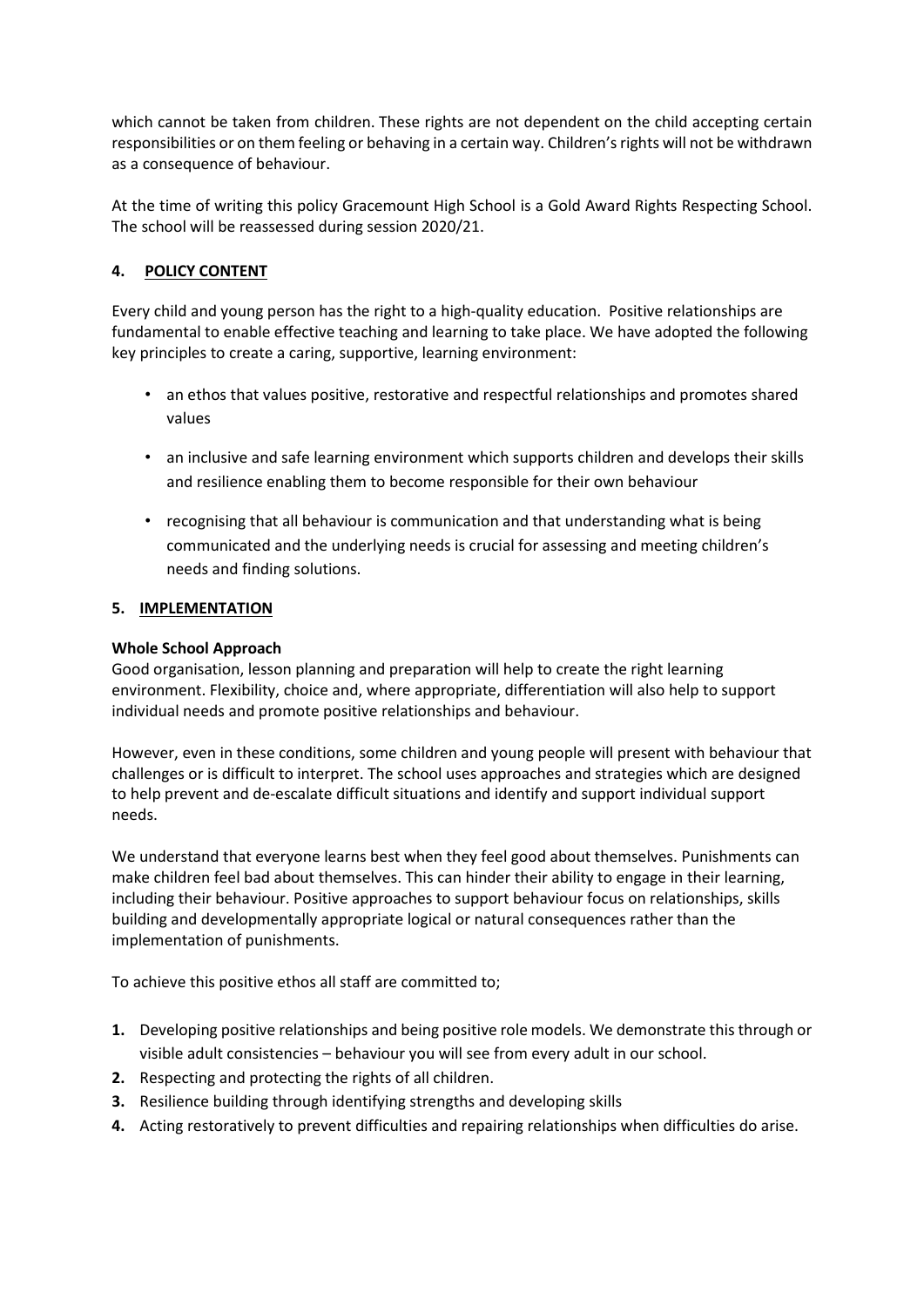### **Pivotal Approach**

Gracemount High School is working in partnership with Pivotal Education to implement the 5 pillars of Pivotal Practice.



All staff are involved in professional development sessions each academic year with the view of enhancing their classroom management strategies to support good classroom behaviour.

# **Clear Expectations**

Everyone in our learning community knows our *rules / values*. We have chosen to focus on 3 which we feel are very important to the success of our school. These are:

- 1. Responsible
- 2. Respectful
- 3. Safe

These form the basis of all our conversations in relation to behavioural expectations. It is helpful if parents can also discuss these rules / values with their children if there has been an incident in school. The purpose of these conversations is to find solutions and develop skills that will prevent problems in the future.

#### **Over and Above Behaviours**

Having over and above behaviours gives an immediate shift in expectations. It gives our young people something more than the bare minimum to achieve. It also gives our adults a structured way to recognise positive behaviours.

Over and above behaviours can be awarded by any member of staff at any point across the school. Our focus will be on the following:

- 1. Achievement where a pupil succeeds with effort, skill or courage
- 2. Resilience where a pupil demonstrates grit and determination in class to succeed.
- 3. Contribution where a pupil plays their part in bringing about a positive outcome for themselves or others.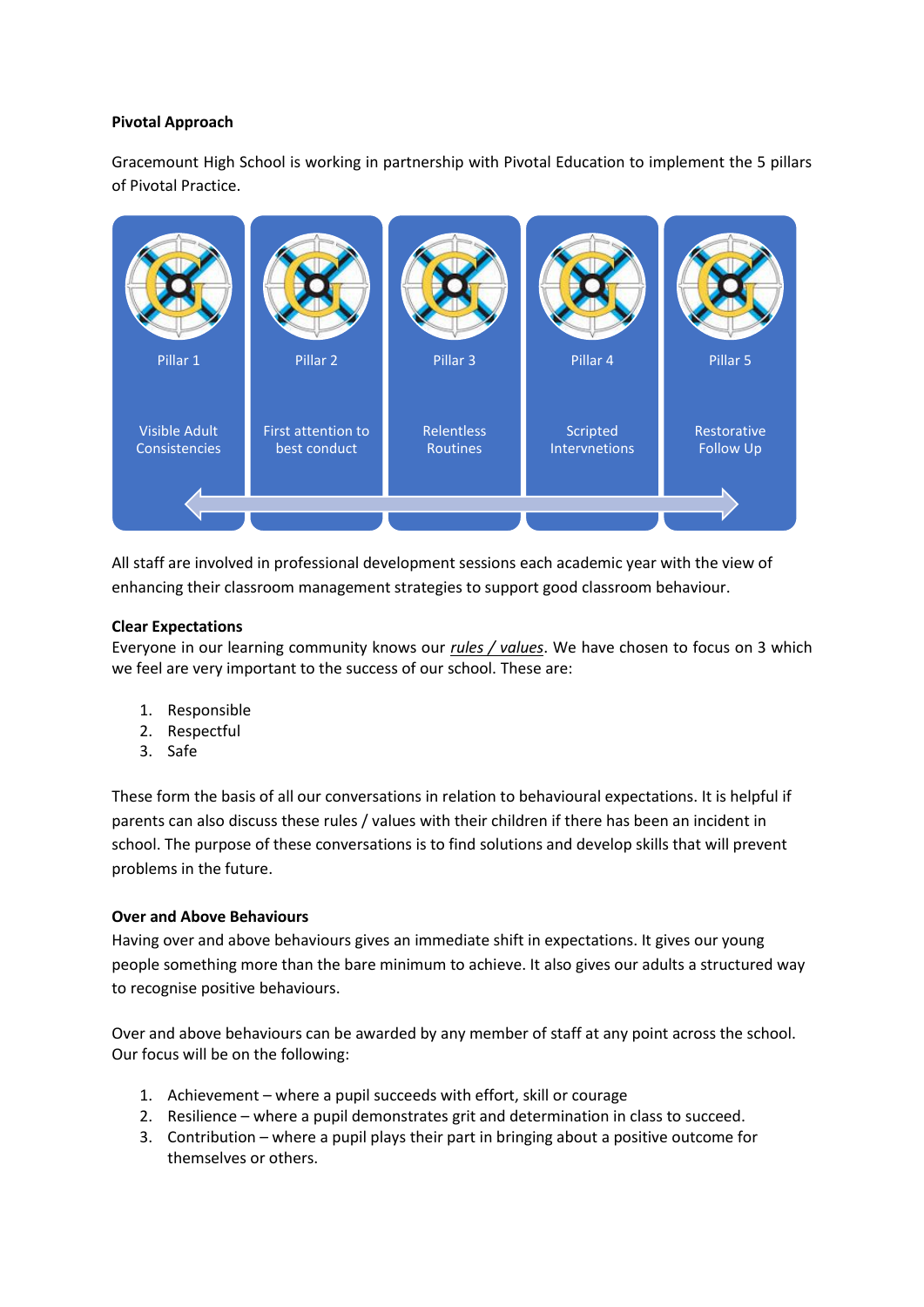# **Class Charts**

We use an online system called class charts to recognise our over and above behaviours. Parents and pupils can download the app and get a password from the school. This way they can keep track of the over and above behaviours being awarded.

Class charts also records behaviours that are a cause of concern and enables parents/carers to keep track of these behaviours.

# **Building Skills**

The school uses lessons and activities that contribute to positive relationships and behaviour and support children to build the skills they need to develop positive relationships, resilience, be rights respecting and act restoratively. This includes:

- Building Resilience Programme
- Rights Respecting Schools
- Mentors in Violence Prevention (MVP)

# **Additional Support Needs**

We provide support that meets children's needs and identifies additional support needs as early as possible to prevent further difficulties developing later. Most needs can be met within provision available in class. For a small number of children with needs that may impact on their behaviour and learning an individual child's plan will outline the supports that should be put in place. This is coordinated with parents through a young person's planning meeting (YPPM) and may involve partner services like our Educational Psychologist or Additional Support for Learning Service link. The school uses the following targeted supports:

- A support base and / or behaviour support staff
- Key workers: a named person for specific children
- Link workers: e.g. home-school link workers, family support, pupil support officer
- Staff being available at critical times e.g. transitions, break times
- Nurture Groups
- Social Skills Groups
- Cool down cards

#### **Dealing with Distressed Behaviour**

The school recognises that supporting children and young people with their behaviour requires:

- acknowledgement that all behaviour is communication.
- understanding how a child's needs might impact on behaviour
- identifying any known **'triggers' and early warning signs**
- considering the environment, body language and speech in this process
- intervening early if warning signs are detected to prevent a situation from deteriorating.

We ask children "what's wrong" and listen to their response and act appropriately. Once the reason and purpose for the child's behaviour is known we explore how we can develop appropriate support or adaptations to address the issue by promoting well-being, offering coping strategies and agreeing constructive solutions.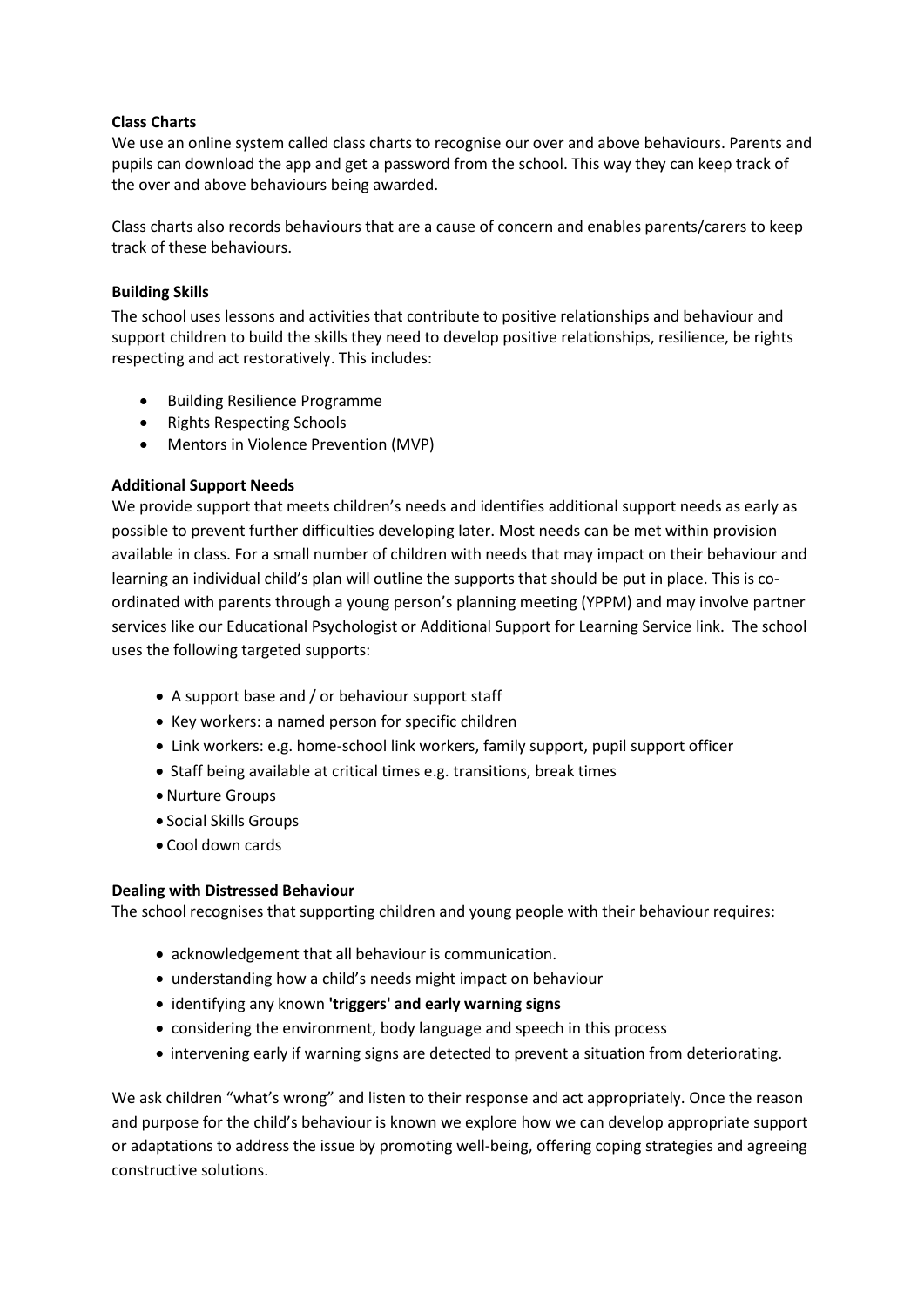When a challenging situation develops our main objective is to reduce the level of arousal. The school uses De-escalation Techniques found in Appendix 2 of the Council's Relationships, Learning and Behaviour procedures

[https://cityofedinburgheducation.sharepoint.com/sites/EdinburghLearns/inclusion/Shared%20Docu](https://cityofedinburgheducation.sharepoint.com/sites/EdinburghLearns/inclusion/Shared%20Documents/Final%20Relationships%20Learning%20and%20Behaviour%20Procedure%202019.pdf) [ments/Final%20Relationships%20Learning%20and%20Behaviour%20Procedure%202019.pdf](https://cityofedinburgheducation.sharepoint.com/sites/EdinburghLearns/inclusion/Shared%20Documents/Final%20Relationships%20Learning%20and%20Behaviour%20Procedure%202019.pdf)

### **Our Staged Approach to Positive Behaviour**

Our focus will be on all pupils being:

- 1. **Responsible –** we come to school ready to learn, participate and contribute to the success of our school.
- 2. **Respectful –** we respect ourselves, our environment and the rights of others.
- 3. **Safe –** we all work to ensure our school community is safe and understand that everyone matters.

| <b>Step</b>  | <b>Action</b>                                         | <b>Recorded</b> | <b>Communication</b> |
|--------------|-------------------------------------------------------|-----------------|----------------------|
|              |                                                       |                 | Home                 |
| Reminder(s)  | Pupils will receive a reminder(s) of the teachers'    | N <sub>o</sub>  | <b>No</b>            |
|              | expectations of being Responsible, Respectful and     |                 |                      |
|              | Safe (RRS).                                           |                 |                      |
| Warning      | After appropriate reminders, pupils will be given a   | <b>No</b>       | No                   |
|              | clear verbal warning. The teacher will use this       |                 |                      |
|              | word "warning" and pupils will be encouraged to       |                 |                      |
|              | improve their behaviour.                              |                 |                      |
| Last Chance  | Pupils will be given time to stand outside of class   | <b>No</b>       | <b>No</b>            |
| Conversation | (no longer then 3-4 minutes maximum). They will       |                 |                      |
| and final    | be encouraged to regain their focus for the lesson.   |                 |                      |
| warning      | After a brief teacher (scripted intervention), pupils |                 |                      |
|              | will be politely invited to re-join the lesson.       |                 |                      |
| Removal and  | Pupils will be asked to move to another class to      | Yes             | Yes                  |
| Return       | continue with their work. This will be recorded by    |                 |                      |
| R&R          | their class teacher via class charts and shared with  | Class           | Via Class Charts     |
|              | the CL.                                               | Charts          |                      |
|              | Regular remove and returns = class charts             |                 |                      |
|              | referral and intervention from CL.                    |                 |                      |
|              | Pupils will return to their class before the end of   |                 |                      |
|              | the lesson and will be reminded of the focus on       |                 |                      |
|              | Responsible, Respectful and Safe. This may            |                 |                      |
|              | happen at the start of the next lesson. There will    |                 |                      |
|              | be a focus on a fresh start.                          |                 |                      |

| <b>Duty Head</b> |                                                       |                     |            |  |  |
|------------------|-------------------------------------------------------|---------------------|------------|--|--|
| Duty Head        | This is where a very serious breach of discipline has | Yes                 | Yes        |  |  |
|                  | occurred (violence, racism, homophobia,               |                     |            |  |  |
| A teacher        | dangerous conduct, threats to others, complete        | <b>Class Charts</b> | Via Class  |  |  |
| may move         | refusal to cooperate). Pupils will be removed from    | and whole           | charts and |  |  |
| to this step     | learning and taken to agreed location by the Duty     | school              | text/phone |  |  |
| immediately      | Head. Pupils will be expected to meet with the        | spreadsheet         | call home  |  |  |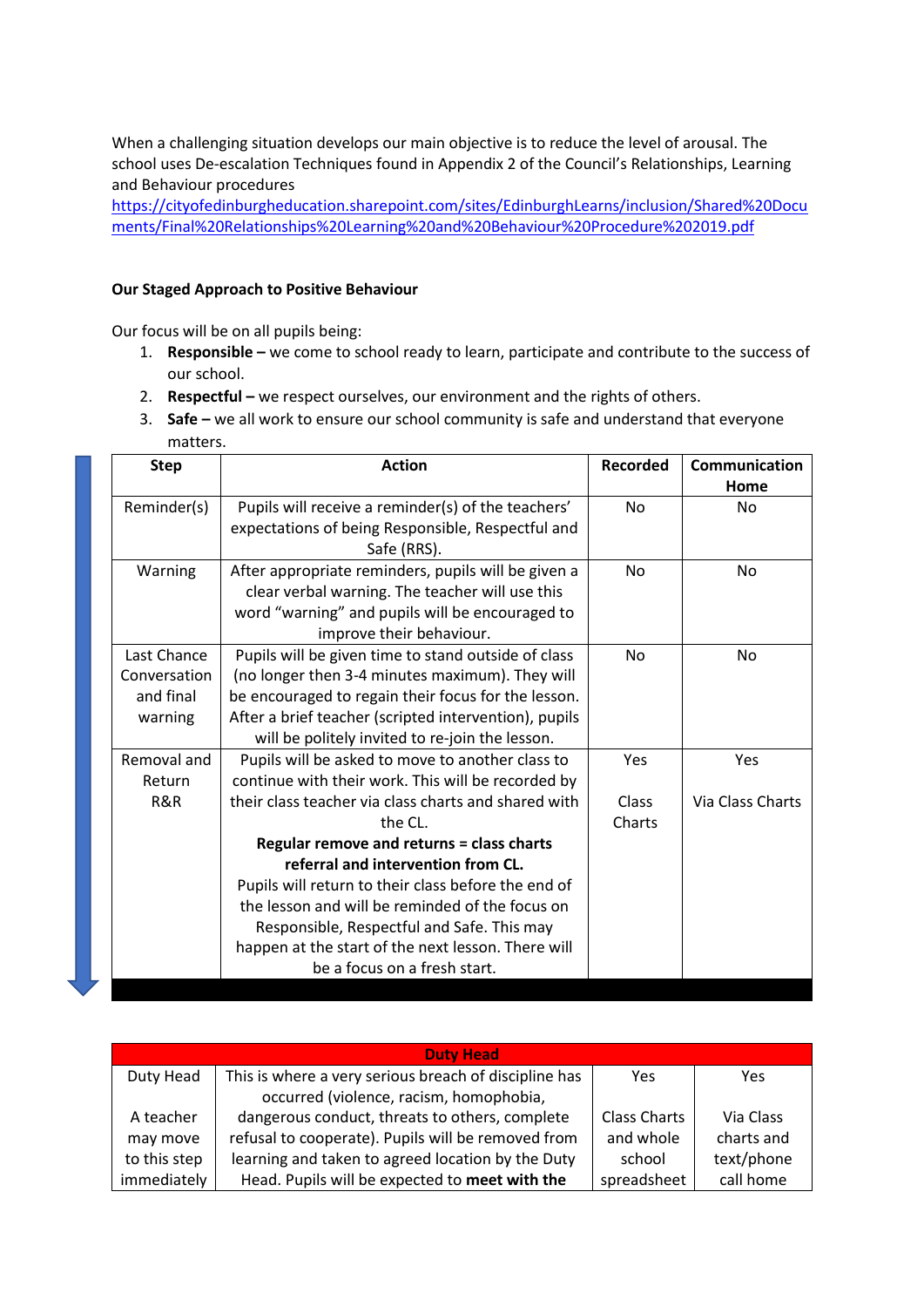| if there has | teacher at a mutually agreed time. Continued |  |
|--------------|----------------------------------------------|--|
| been a       | failure to do so will result in House Head   |  |
| serious      | intervention.                                |  |
| breach of    |                                              |  |
| discipline   |                                              |  |

#### **Supported Interventions**

If repeated behaviour continues to be a cause for concern a class teacher may request a supported intervention. They should notify their CL through a class charts referral and clearly highlight which periods the pupils should be out of class. The CL will accommodate the pupil until a restorative meeting has taken place between the class teacher and the pupil.

Should a CL wish to make a request, the pupil will be accommodated by another CL.

# **Mobile Phone Policy**

Mobile phones are the single biggest cause of distraction in our school and have a significant detrimental impact on learning.

All mobile phone use, as well as ear phones/pods, are banned from any use in the classroom. The only space in school that these will be permitted will be the dining hall. Should a pupil fail to adhere to this, teachers will request that pupils' hand over their items and will return them when appropriate.

Should a pupil refuse to cooperate this will be escalated to senior staff in the school who will contact home. Pupils and parents will then be informed of a complete ban for that individual for the remainder of the school term. Should this happen twice there will be a ban for the full session. Continued issues will regrettably result in more formal procedures being implemented.

Should any parent/carer wish to contact their child during class times please do so via the school office. **Please do not contact them via their own phone.** We will ensure any messages are passed on.

#### **Promoting Punctuality**

Promoting Punctuality is a key life skill and one that is very important. We expect all our pupils to arrive on time for school each day.

Should you be aware that your child is going to be late for school please contact the school office. Also, please contact the school if you child is absent and note that you can respond by text to any absence text sent to you from the school.

Should a pupil arrive late, without contact from home, more than once in any one week they will complete a lunchtime detention. Pupils will be informed of the detention when they sign in at school and a text will be sent to the parent/carer.

#### **School Uniform / Dress Code**

We remain a school that is committed to an appropriate dress code that identifies with our school. Uniform is expected to be worn. Exceptions are made for a very small minority of pupils with underlying medical conditions. This is agreed between home and school and staff are aware of these pupils. We strongly encourage shirt and tie but will accept pupils who dress appropriately in black, blue clothing.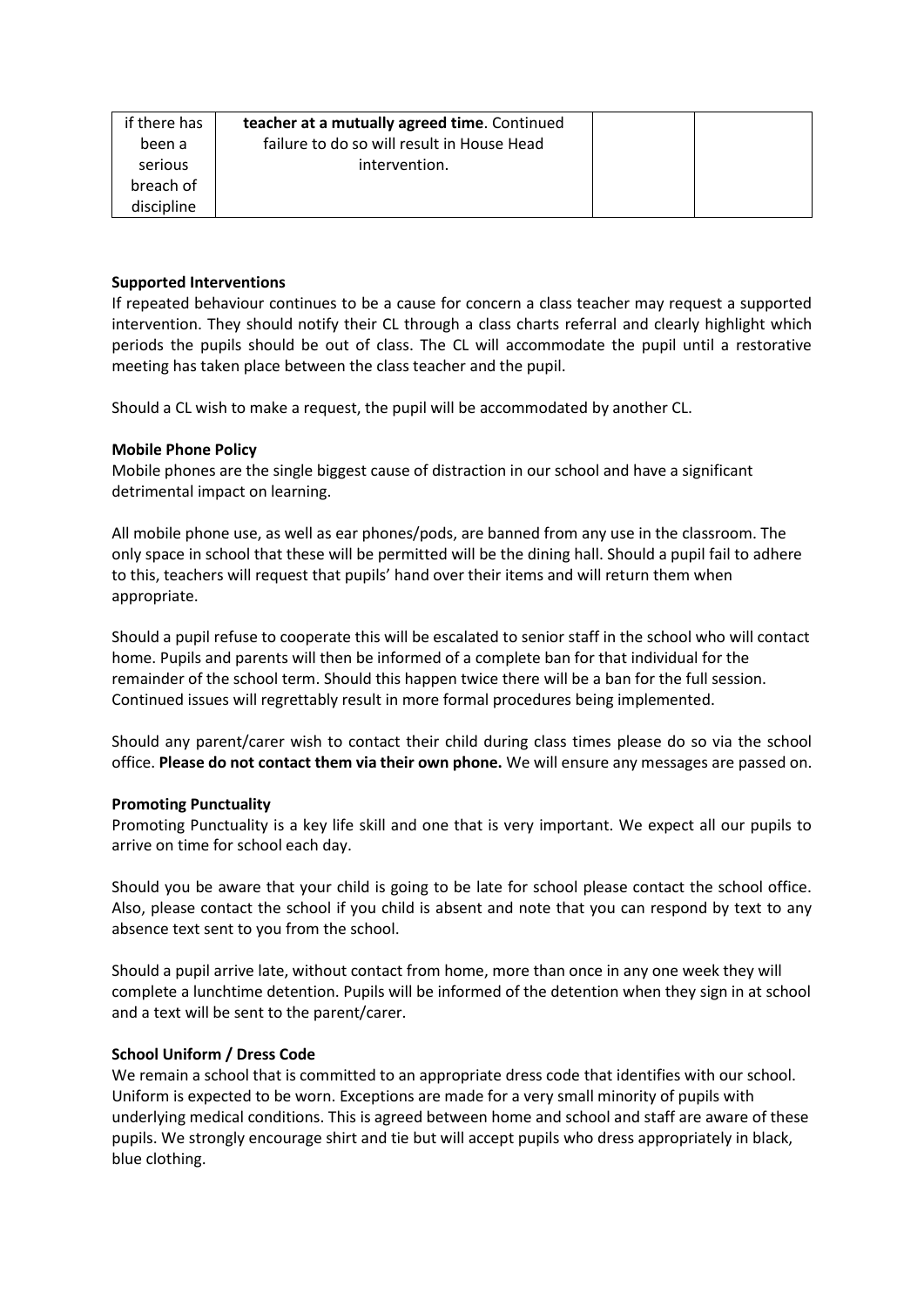Full tracksuits or cropped tops are not permitted. Parents will be contacted and when safe to do so, pupils will be returned home to get a change of clothing. Should this not be possible they will be offered clean clothing from the school. Refusal to cooperate may lead to a young person not being permitted access to their classes. Parents/carers would be informed of this action as soon as possible and we would sim to work in partnership with you to find a resolution.

We acknowledge that on occasions pupils may have to wear alternative clothing and when contact is made by parents this will be accommodated.

# **Professional Development**

We support all staff to develop their skills to support relationships learning and behaviour, this includes but is not limited to:

- *Pivotal training delivered by Pivotal staff and trained pivotal instructors within the school*
- *Use of the CIRCLE Inclusive Classroom*
- *Understanding and implementing Edinburgh's Getting it Right for Every Child approach (online training available)*
- *Implementing strategies outlined in the CEC procedure Relationships, Learning and Behaviour*
- *Promoting Positive Relationships for learning and behaviour online training*

# **5. ROLES AND RESPONSIBILITIES**

# **Responsibility of Leadership**

The **Head Teacher** has overall responsibility for ensuring the effective implementation of this policy. The Head Teacher ensures that the concerns of pupils are elicited, listened to and appropriately addressed and that the provisions of 'Getting it Right for Every Child' are taken into account when working in partnership with children, families, and other professionals on issues of communication and behaviour.

# **Extended Leadership Team (Curriculum Leaders and SLT)**

- To develop an ethos of inclusion, a culture of mutual respect and shared values. Responsibility for firmly embedding policies, procedures and practice that ensure these principles are upheld.
- To demonstrate commitment to developing the 4 R's (Relationships, Rights Respecting, Resilience building, Restorative) through on-going professional learning and development, and appropriate levels of support and challenge.
- To provide relevant support and training for staff, particularly in relation to procedures to address factors that can undermine positive relationships.
- To ensure policies and procedures are developed and implemented in keeping with the ethos, values and principles as outlined in this policy and accompanying procedures.
- To plan and manage resources proactively and efficiently to support effective inclusive practice
- To seek out and contribute positively to partnerships which will lead to better outcomes for the children and young people and in particular for those at greatest risk due to social circumstances or additional needs.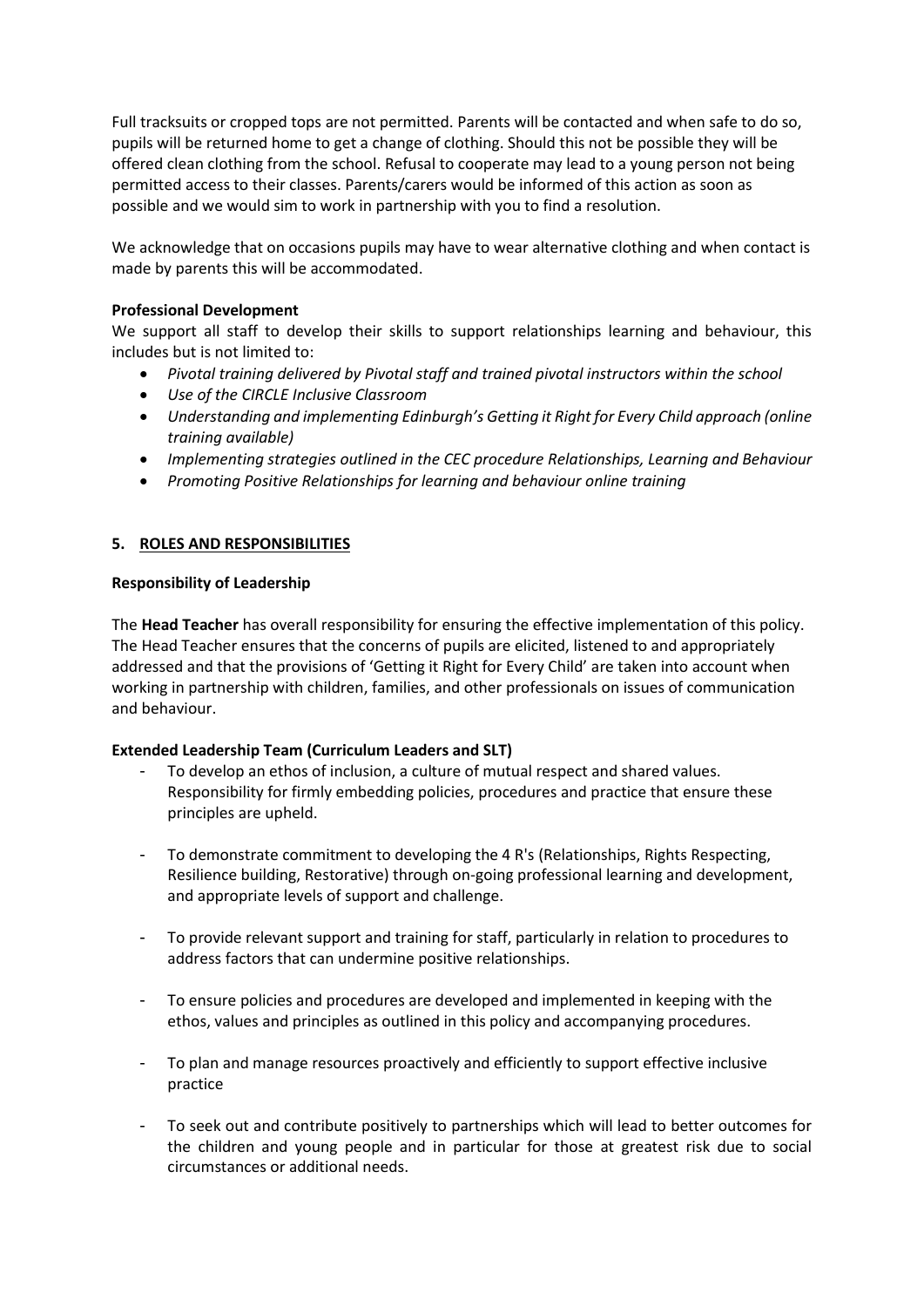To ensure whole establishment/service approaches to self-evaluation and a commitment to continuous improvement over time.

### **Responsibility of All**

- To act as role models for positive behaviour, respectful relationships, restorative approaches and positive communication.
- To demonstrate a commitment to developing core practice in relation to the 4 R's. (Relationships, Rights Respecting, Resilience building, Restorative)
- To model sensitivity, self-awareness and emotional regulation in their interactions with children and their families (and in situations where this has been challenging to seek peer support and the opportunity to debrief and reflect).
- To contribute to a culture, ethos and values that are fundamental to promoting positive relationships and behaviour within their setting and particular role.
- To promote and contribute to a collegiate climate of high support and high challenge. Good working relationships within and across services are built on respect and strong communication.
- To demonstrate a commitment to the four key features of inclusion ensuring all children are: present, participating, achieving and supported.
- To demonstrate professional values and personal commitment to social justice, integrity, trust and respect and professional commitment as incorporated in professional standards.
- To have high expectations and commitment to Getting it Right for Every Child with all staff contributing to ensuring pupil wellbeing.
- To act in the role of corporate parents in 'looking out for and standing by' looked after children in relation to their rights and the support they need.
- To actively seek the views of the children, to listen to them with care, to encourage and value the views of the children and families they work with.
- To recognise behaviour as communication. When pupils struggle with aspects of their behaviour, staff working collaboratively with families to develop alternatives to meeting the underlying needs such as the strategies outlined in the Inclusive Learning and Collaborative Working (CIRCLE) resource.
- To implement approaches to positive relationships and inclusion as outlined in Edinburgh's Inclusive Learning and Collaborative Working (CIRCLE) resource, Pupil Support Guides and establishment policies and procedures.

**Parents and families** are regarded by the school as key partners who are asked to work in partnership with the school. Parents are expected to assist in maintaining positive relationships and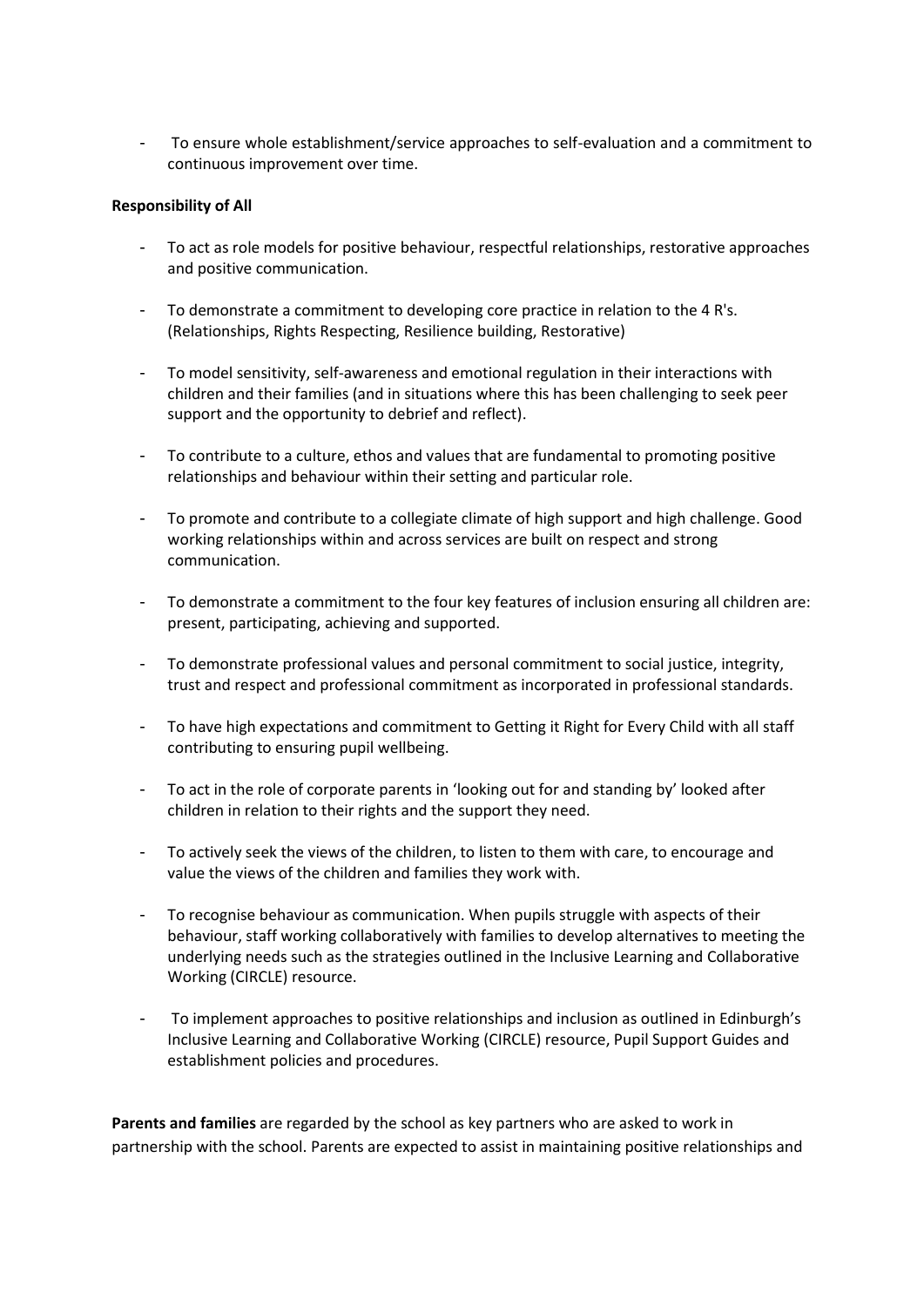high standards of behaviour and are invited to raise with the school any issues arising from the operation of the policy.

**Learners** are expected to take responsibility for their own behaviour on or off the school site and will be made fully aware of the school policy, procedure and expectations. Learners also have a responsibility to ensure that incidents of disruption, violence, bullying and any form of harassment are reported.

# *6.* **EQUALITIES AND RIGHTS**

Gracemount High School is committed in our duty to eliminate discrimination, victimisation and harassment, advance equality of opportunity and foster good relations. We will make reasonable adjustments wherever appropriate for those individuals with 'protected characteristics' and of particular relevance, disability; gender reassignment; race; religion or belief; sex or sexual orientation, pregnancy and maternity.

All staff implementing these procedures have responsibilities under **The Equality Act** 2010. Having due regard for advancing equality includes

- Removing or minimising disadvantages suffered by people due to their protected characteristics.
- Taking steps to meet the needs of people from protected groups where these are different from the needs of other people.

This includes paying due regard to cultural factors, including differences in behaviours and dress code, that are relevant in ensuring that the school's ethos is inclusive. We also give due regard to the implications of a learner's disability when implementing this policy and procedure.

A link to the schools equalities policy can be found here [http://www.gracemounthighschool.co.uk/School\\_Documents\\_Page/School\\_Documents/index.html](http://www.gracemounthighschool.co.uk/School_Documents_Page/School_Documents/index.html)

A small proportion of children and young people will require greater levels of support. These children need individualised support, tailored to their needs, that is developed in partnership with children, families, and other professionals in-line with Getting it Right for Every Child (GIRFEC). With these vulnerable children the school will develop detailed plans to offer appropriate support, build on strengths, avoid behavioural triggers, encourage appropriate coping strategies, understand deescalation techniques, and build positive relationships. Differentiated expectations and approaches in supporting behaviour and nurturing positive relationships take into account these individual needs where necessary. All physical contact is strictly forbidden according to the city of Edinburgh Relationships, Learning and Behaviour Procedure.

*At the time of writing this policy, all schools are working through the COVID-19 crisis. School may have to adapt parts of this policy to reflect the on-going challenges to continue to meet the needs of all children.*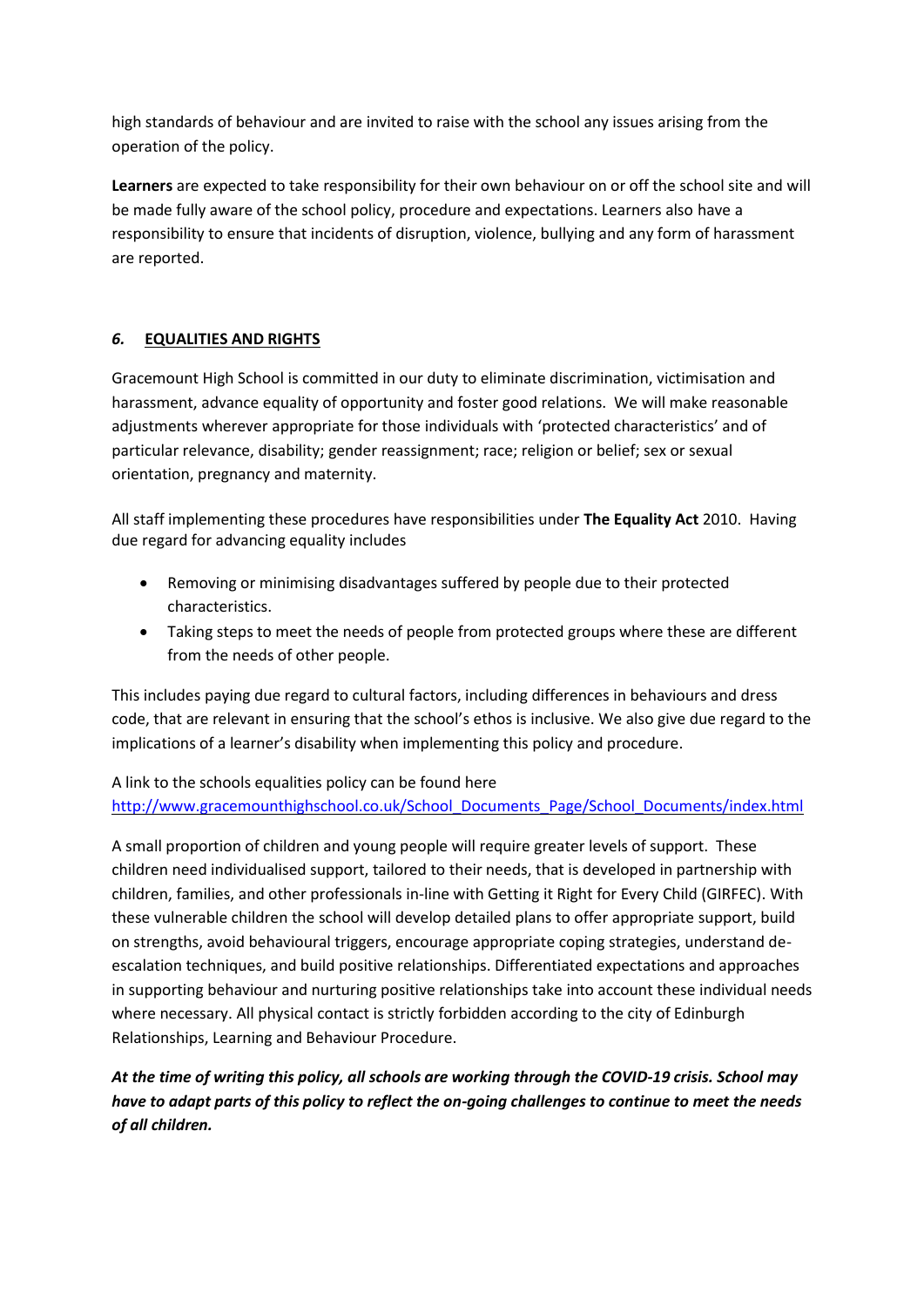*CONCERNS, COMPLAINTS AND COMPLIMENTS: In the first instance parents are encouraged to contact their young person's Pupils Support Leader or Year Head. Should the matter not be resolved, parents/carers should make contact with the Head Teacher. At all stages we will try our very best to resolve the concerns. However, should we be ubale to do this then we would refer you to the City of Edinburgh Complaints Procedure:*

*<https://www.edinburgh.gov.uk/downloads/file/22145/complaints-procedure-for-customer>*

#### **Customer care**

Address: Waverley Court, 4 East Market Street, Edinburgh, EH8 8BG Telephone: [0131 200 2300](tel:01312002300) Email: [customer.care@edinburgh.gov.uk](mailto:customer.care@edinburgh.gov.uk)

# **7. RECORD KEEPING**

#### **Reflection, evaluation and de-briefing strategies**

The school records any incidents of behaviour requiring significant support on the school database called SEEMIS. Details will include an interpretation of events by different parties (including the child), possible triggers, an evaluation of how the incident was managed and 'lessons learned' to help prevent or better deal with a similar incident arising again. The Senior Management Team reviews these records of incidents on a regular basis.

#### **8. SELF EVALUATION AND REVIEW**

We want to engage directly with parents to foster a positive environment in our learning community, to work together to maintain a consistent message, develop shared values and excellent home/school communication. We want to work together to address and prevent any difficulties should they arise and to build on our strengths together.

Our relationships for learning policy can be found via our school website following the link below:

**[http://www.gracemounthighschool.co.uk/School\\_Documents\\_Page/School\\_Documents/index.ht](http://www.gracemounthighschool.co.uk/School_Documents_Page/School_Documents/index.html) [ml](http://www.gracemounthighschool.co.uk/School_Documents_Page/School_Documents/index.html)**

We also have a leaflet available for collection from the school reception the summaries our policy.

Every 3 years we will evaluate and review this document. Staff parents/carer and young people will all be asked to contribute to the review. **Next review will take place in May 2023**.

High Level on call data will be reviewed every 2 months during the school session.